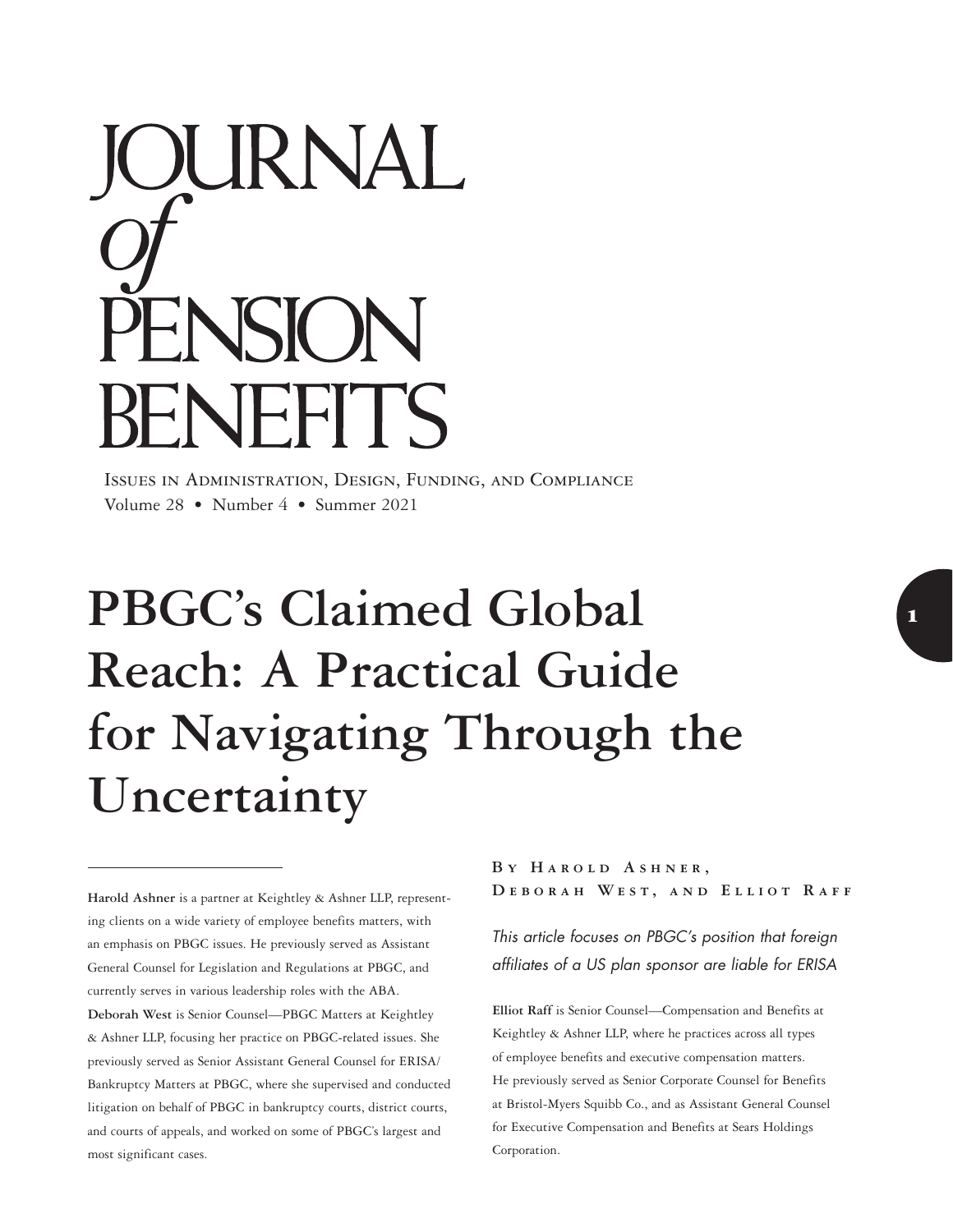*controlled group liabilities, and provides a practical perspective on the related issues.*

ith continued globalization, sponsors of Pension Benefit Guaranty Corporation (PBGC)-covered pension plans often have foreign affiliates, some of which may have substantial assets. If, as is often the case, these foreign affiliates are part of the plan sponsor's Employee Retirement Income Security Act of 1974 (ERISA) "controlled group" (generally, companies related to each other through 80 percent or more ownership), the foreign affiliates would, according to PBGC, be jointly and severally liable for minimum required contributions to the pension plan, PBGC premiums, and the plan's unfunded benefit liabilities upon termination. That said, however, PBGC faces significant legal and practical difficulties in attempting to collect these liabilities from foreign affiliates.

As we near the half-century mark from the time of ERISA's enactment, whether and, if so, under what circumstances a foreign affiliate of a US plan sponsor can be successfully pursued for a controlled group obligation remains unclear. The unsettled nature of the legal landscape can be an opportunity, as long as an effective PBGC strategy is developed to navigate through the uncertainty.

For the purposes of this article, all references to "a plan" refer to a qualified defined benefit retirement plan covered by Title IV of ERISA, and references to "affiliate" are to an entity that is part of the plan sponsor's ERISA controlled group.

# **Foreign Affiliates and PBGC's Early Warning Program**

Since 1993, PBGC has monitored the financial health of certain employers who sponsor plans that the agency believes present significant exposure to its plan termination insurance program. Under this "Early Warning Program," PBGC focuses on controlled groups maintaining plans that, in the aggregate, have \$50 million or more in underfunding determined on a PBGC plan termination basis or at least 5,000 participants. PBGC has particular concerns about transactions that may weaken the financial support for the plans.

Frequent targets of PBGC attention are:

• Transactions that change the composition of the controlled group;

- Major divestitures by an employer that retains significantly underfunded pension liabilities;
- Leveraged buyouts leaving the controlled group member(s) with a large amount of secured debt;
- Substitutions of secured debt for a significant amount of unsecured debt; and
- Payments of very large dividends to shareholders.

Apart from the Early Warning Program, ERISA and PBGC's regulations require that many, but not all, transactions of potential concern be reported to PBGC, including in some situations where the report must be filed before the transaction becomes effective. If PBGC concludes that the closing of a proposed transaction would significantly increase its risk of loss, the agency generally will attempt to negotiate protections for the plan.

PBGC concerns about particular transactions and its resulting intervention often are expected in relation to a transaction involving a plan sponsor's domestic affiliates. But when a transaction involves foreign affiliates, PBGC's intervention may come as an unpleasant surprise.

For example, if the common parent of a controlled group that includes a plan sponsor seeks to sell the stock of a foreign affiliate, PBGC may assert that the affiliate's exit from the controlled group would substantially weaken financial support for the plan, and therefore request protections for the plan. PBGC does not have the authority to compel such protections. That being said, PBGC may have significant leverage based on its authority to initiate and pursue plan termination in various circumstances, including where PBGC determines that its possible longrun loss "may reasonably be expected to increase unreasonably if the plan is not terminated." [ERISA Section  $4042(a)(4)$ ]

Thus, PBGC has the authority to initiate plan termination proceedings before a transaction closes, seeking a pre-transaction termination date. Absent an agreement with a plan's administrator, the plan may only be terminated, and a date of plan termination established, by a federal court.

If the court issues a final order terminating the plan and establishes a pre-transaction termination date, all members of the plan sponsor's controlled group (including, according to PBGC, any foreign affiliates) as of that date would be jointly and severally liable for (among other things) the plan's unfunded benefit liabilities. Thus, the stage would be set for PBGC, even after the transaction becomes effective and the foreign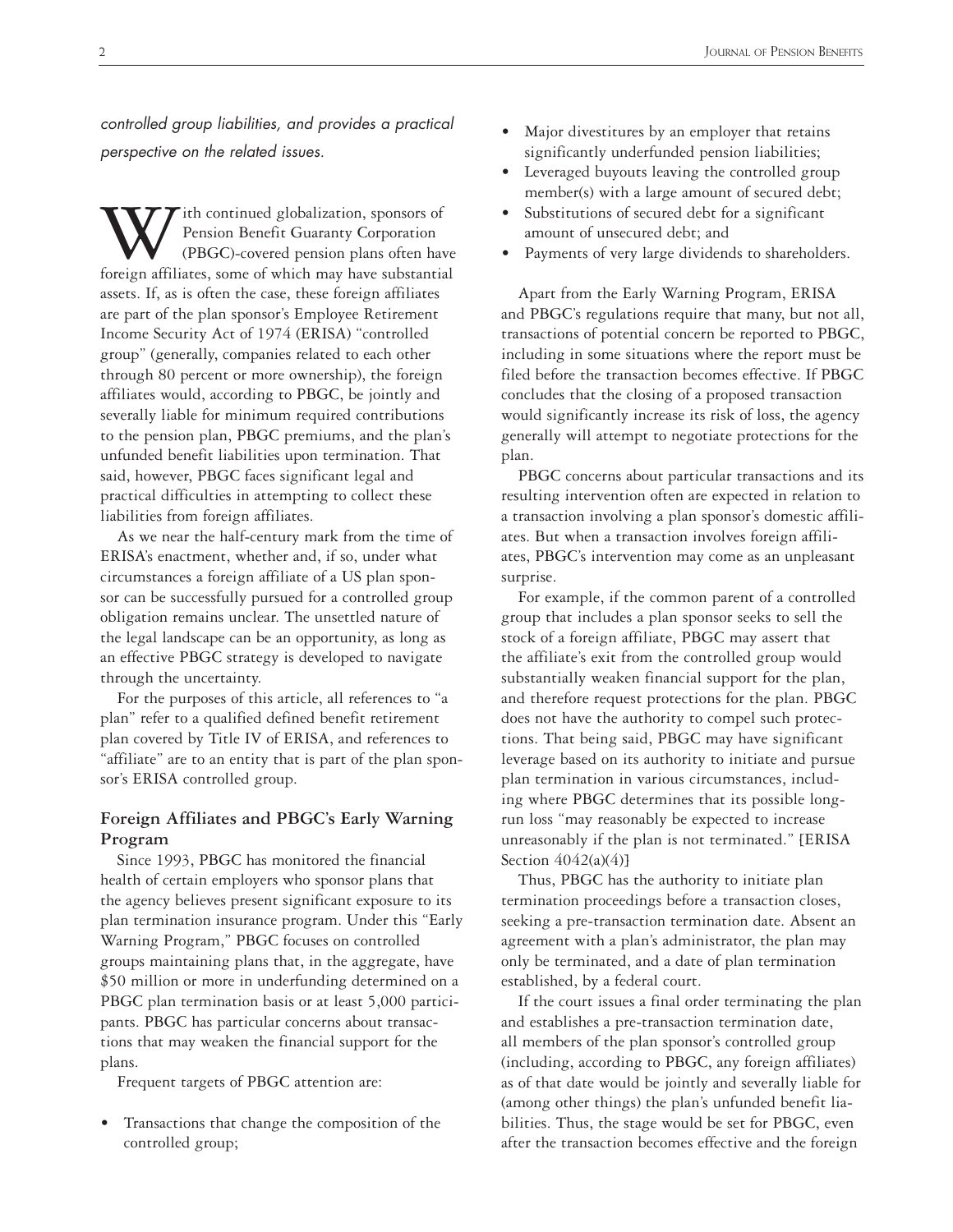affiliate has left the controlled group, to pursue that affiliate for ERISA liabilities.

PBGC's initiation of termination proceedings has significant consequences for controlled group members, foreign and domestic. The mere possibility that PBGC may have statutory claims in the future can be enough to disrupt business transactions such as stock or asset sales, mergers, or acquisitions. That said, if the plan has not yet terminated, PBGC generally is receptive to negotiations regarding alternatives to termination and resolution of any ERISA funding liens. If additional protections for the plan and PBGC can be agreed on, the termination case can essentially be mooted.

PBGC's leverage to obtain protections increases to the extent that the agency has a credible case that it could successfully litigate its termination case. But PBGC may pursue protections even in cases in which its legal leverage is not strong (and in which, therefore, it is unlikely to initiate court proceedings seeking termination). In the above example, unless there are indications that the domestic controlled group will be unable to maintain and fund the plan *because of* the foreign affiliate's anticipated exit from the controlled group, a PBGC termination case based on that affiliate's exit is unlikely to succeed.

On the other hand, even if PBGC's prospects for success are slim, the buyers of the foreign affiliate may want certainty that no pension liabilities will follow the affiliate post-sale. In negotiating an appropriate resolution that provides that certainty and thus enables the transaction to proceed, the employer needs to evaluate the strengths and weaknesses of PBGC's position carefully and respond to PBGC's concerns proportionately.

As noted above, even in cases where PBGC has a strong basis for asserting that a plan should be terminated, PBGC generally is receptive to negotiations regarding protections that would reduce PBGC's risk of loss. Negotiated protections that address PBGC concerns may take various forms, including the waiver of an existing prefunding balance for the plan, additional contributions coupled with a prohibition on using the additional amount to create or increase the plan's prefunding balance, the granting of a security interest (not necessarily a first position) to the plan or to PBGC, a letter of credit, or a contractual guarantee by a party to the transaction that otherwise would not be liable for the plan post-transaction. These elements may be combined, for example, through a contractual guarantee coupled with additional contributions.

As discussed in more detail below, there may be insurmountable legal obstacles to PBGC's ability to collect termination liability from a foreign affiliate. As a result, PBGC may accept a resolution with respect to a foreign affiliate that it would be unlikely to accept with respect to a domestic affiliate.

For example, PBGC may conclude that a contractual arrangement involving a foreign affiliate has significant incremental value even if the affiliate arguably already has statutory liability, and even if the arrangement provides protection for only a small portion of what the termination liability would be if realized. Such contractual arrangements could include a guarantee by the foreign affiliate, a security interest in the stock or assets of the foreign affiliate, or an agreement to consent to PBGC's assertion of sufficient contacts for jurisdiction and venue in the event of litigation.

These same arrangements also may assist in resolving an employer's liability under ERISA Section 4062(e) with respect to a covered "cessation of operations" (which can occur in the context of stock or asset sales).

#### **Foreign Affiliates and Plan Termination**

An employer facing unaffordable pension costs may attempt to save its business by seeking to end its plan in a "distress termination." To qualify, the plan sponsor *and each controlled group member* must meet at least one of four statutory financial distress tests relating to liquidation, reorganization, inability to continue in business, or unreasonably burdensome pension costs.

The existence of a foreign controlled group member makes the distress process more complex. PBGC rules require the submission of detailed financial information regarding each controlled group member, whether domestic or foreign. Foreign affiliates understandably may be reluctant to provide financial information to PBGC, but without it, PBGC will not approve a distress termination. PBGC also will not approve a distress termination under the "business continuation test" if it has the necessary financial information about the foreign affiliates and concludes that, taking into account their financial circumstances, the controlled group as a whole can afford to maintain the plan.

However, if the foreign affiliates that are not in distress are unwilling to fund the plan, and the domestic members are in distress, PBGC may itself initiate plan termination proceedings even if the distress tests are not met. PBGC may do so if it determines that "the plan will be unable to pay benefits when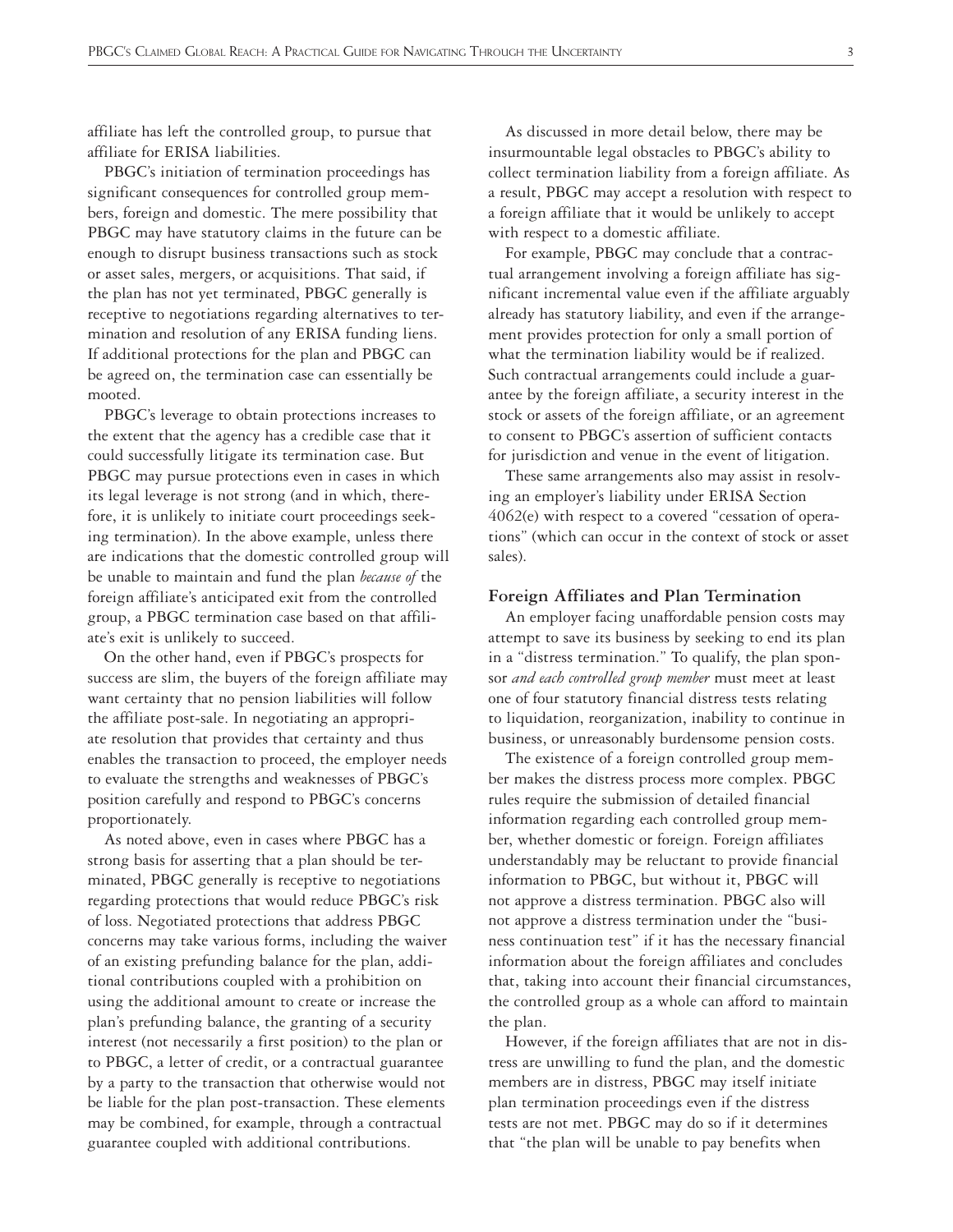due"—regardless of the pendency of a distress termination filing. In the above example where the foreign affiliates are unwilling to fund the plan, PBGC may initiate termination proceedings based on such a determination.

It is worth noting that, although PBGC-initiated terminations often are referred to as "involuntary terminations," that term is a misnomer; in the majority of PBGC-initiated termination cases, the plan administrator (at the behest of the plan sponsor) consents to the termination. That would be the likely resolution of a PBGC-initiated termination when a distress termination filing is pending.

However, disputes do occur, particularly if PBGC initiates termination in an Early Warning Case on the grounds that the agency's possible long-run loss "may reasonably be expected to increase unreasonably if the plan is not terminated." See the discussion above.

If plan termination is necessary, PBGC may be receptive to early negotiation and resolution of termination and related liability issues where, for example, the reorganization of the sponsor and thus the jobs of its workforce are hanging in the balance.

In any event, whether termination was welcomed or opposed, once the plan is terminated, if ERISA liens and claims have not already been resolved, such resolution should be a priority.

# **Impact of ERISA Liens and Claims on Foreign Affiliates**

ERISA provides for two different types of liens that may come into play in the situations addressed in this article. One pertains to ongoing plans and the other to terminated plans; both are enforceable by PBGC and generally are subject to the same rules, contained in Code Section 6323, that apply to federal tax liens. Both types of liens cover all property and rights to property belonging to each member of the controlled group.

The first type of lien arises under Section 303 of ERISA and Section 430(k) of the Code "in favor of the plan" when unpaid statutory minimum required contributions (including interest) exceed \$1 million. If the possibility of such a lien has not been anticipated and addressed, the existence of the lien on either the assets or stock of a foreign affiliate could delay or disrupt significant corporate transactions.

The second type of lien arises under Section 4068 of ERISA, and it secures a portion of the liability to PBGC that arises upon plan termination. The Section 4068 lien amount is the lesser of (a) the unfunded

benefit liabilities under the plan (measured on a conservative PBGC plan termination basis), or (b) 30 percent of the controlled group's net worth (as determined by PBGC). The controlled group's net worth consists of the sum of the net worth of each person in the controlled group that has a net worth greater than zero, with net worth generally determined as of the plan termination date. This includes, according to PBGC, the positive net worth of foreign affiliates. Notably, where domestic controlled group members have little or no positive net worth, a Section 4068 lien could be based largely or entirely on a PBGC determination that one or more foreign affiliates have positive net worth.

It is important to be aware that Section 4068 liens arguably arise retroactively, and thus the existence or potential future existence of a Section 4068 lien can present thorny practical questions. ERISA states that the lien "arises on the date of termination of a plan." But whether there is a lien and, if so, its amount, will not be known until sometime after plan termination.

More specifically, ERISA provides that the lien is triggered when PBGC makes a demand for payment of the plan's unfunded benefit liabilities and there is a neglect or refusal to pay. Those events cannot occur until a plan termination date has been established, and could occur months or even years thereafter. If and when they do occur, the lien arguably arises retroactively as of the termination date. If important corporate transactions are planned during this period of uncertainty, Section 4068 issues should be anticipated and contingency plans made.

Because both of these PBGC liens—the lien for missed contributions and the ERISA Section 4068 lien—are treated for certain purposes in the same manner as tax liens, these liens can "prime" (get ahead of) a creditor that had a perfected security interest at the time PBGC perfected its lien with respect to property that comes into existence thereafter, *e.g.*, inventory and receivables. Essentially, the security interests in such after-acquired property arise at the same instant, and a tie goes to the government (*i.e.*, PBGC's interest wins out because the lien is treated like a tax lien).

PBGC generally will take steps to perfect a lien against a foreign affiliate by filing the lien with the District of Columbia Recorder of Deeds in accordance with the rules relating to perfection of tax liens. This would, however, apply only to assets of the foreign affiliate located in the United States. To the extent the foreign affiliate has and/or expects in the future to do business in the United States or otherwise have US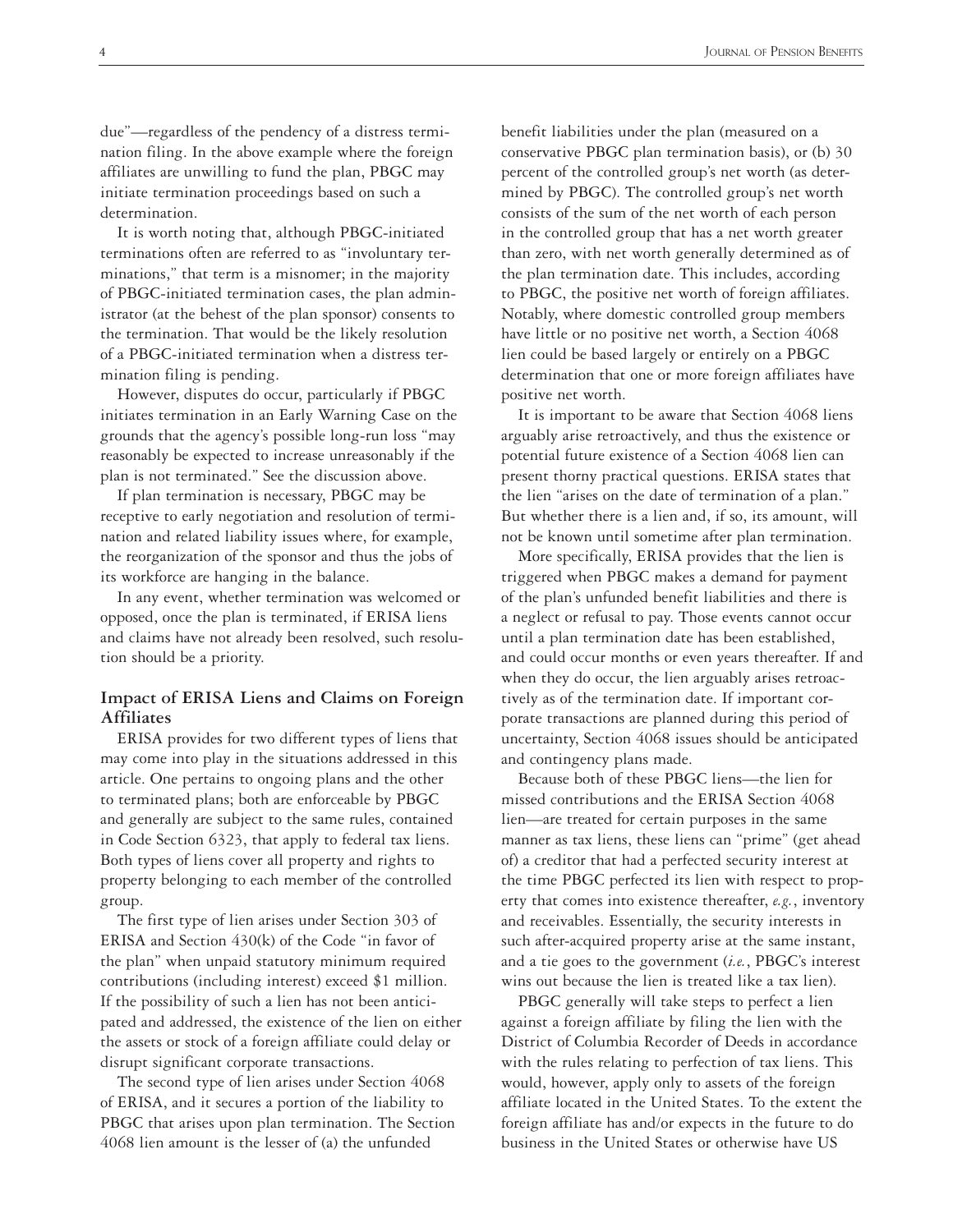assets, such a lien filing may induce the foreign affiliate to negotiate a resolution with PBGC that includes releasing the lien.

Whether or not there are ERISA liens, PBGC's termination claims are likely to be significant. When a plan terminates, PBGC's claims generally include those for the amount of the plan's unfunded benefit liabilities (measured on a conservative PBGC basis); for unpaid minimum funding contributions owed the plan; for unpaid annual PBGC premiums and related penalty and interest charges; and for a sizeable "termination premium" of \$1,250 per participant, per year, for three years following plan termination.

## **PBGC'S Pursuit of Judgments Against Foreign Affiliates**

Federal legislation is presumed to apply only within the territorial jurisdiction of the United States unless Congress explicitly provides for extraterritorial application. As a number of courts have found, there is no such language in ERISA. Thus, foreign affiliates may argue that ERISA has no extraterritorial application and therefore cannot impose liability on them.

PBGC, however, takes an expansive view of ERISA's global reach. In PBGC Opinion Letter 97-1, the agency concludes that the UK subsidiaries of a domestic parent company are jointly and severally liable under ERISA. PBGC first asserts that extraterritoriality issues are not implicated because the events that triggered the foreign affiliates' ERISA liability took place within US borders, and because under ERISA all controlled group members are treated as a single employer. PBGC then goes on to say that, in its view, "controlled group liability under ERISA was intended to have extraterritorial application."

PBGC's expansive view of the law is not surprising, but given the absence of clear legal authority, as well as the infrequency with which PBGC litigates claims against foreign affiliates, it is safe to say that the agency itself recognizes that its prospects for successfully collecting ERISA liabilities from foreign affiliates, whether in US or foreign courts, are limited.

#### **Pursuing Judgments in US Courts**

To pursue a foreign affiliate in a US court, PBGC must establish that the US court has "personal jurisdiction" over the foreign affiliate. This will depend on the nature and extent of the affiliate's contacts with the United States and on whether any of its assets are in the United States. The mere fact that a foreign affiliate has common ownership with a domestic plan

sponsor is an insufficient basis under the Constitution for a US court to exercise personal jurisdiction over the company. On the other hand, if the foreign affiliate actively engages in business in the United States, was involved in decisions with respect to the pension plan, or can be considered an alter ego of the plan sponsor, a US court may find that it has personal jurisdiction over the affiliate. In at least one reported case, hiring a US-based consultant to conduct due diligence on a US plan, communicating with that consultant and taking the consultant's findings into account in pricing a transaction was enough to find sufficient contacts with the United States to assert personal jurisdiction. [*PBGC v. Asahi Tec Corporation*, 979 F. Supp. 2d 46 (D.D.C. 2013)]

Even if PBGC were to succeed in obtaining a US judgment against a foreign affiliate, because of the difficulties PBGC faces in foreign courts, its ability to collect on the judgment may well be limited to any assets located within US borders.

### **Pursuing Judgments in Foreign Courts**

PBGC's ability to collect statutory liabilities from foreign affiliates in foreign courts is even more problematic.

The fundamental issue for a foreign court to resolve is whether the foreign affiliate may be held liable for the pension-related liabilities of a US affiliate. Under US law, the issue is one of extraterritorial application of ERISA—an unsettled legal issue. A foreign court may well decide to apply the law of its own jurisdiction rather than US law to resolve this unsettled legal issue.

In *Walter Energy Canada Holdings, Inc. (Re)* [2017 BCSC 709 (May 1, 2017)], a Canadian court faced a claim by a US multiemployer plan against corporations that were incorporated in British Columbia or Alberta for controlled group pension-related liabilities of a US company. (Although this case involved a "multiemployer" pension plan pursuing controlled group liability, rather than PBGC seeking controlled group liability relating to a "single-employer" plan, the legal issues relating to extraterritoriality are essentially the same in both contexts.) There, the Canadian court first addressed choice of law, that is, whether Canadian law or US law would apply, and concluded that Canadian law would apply because, under choice of law principles, the issue was one of "separate legal existence or personality" and therefore should be governed by the place of incorporation. Then, applying Canadian law, the court rejected the